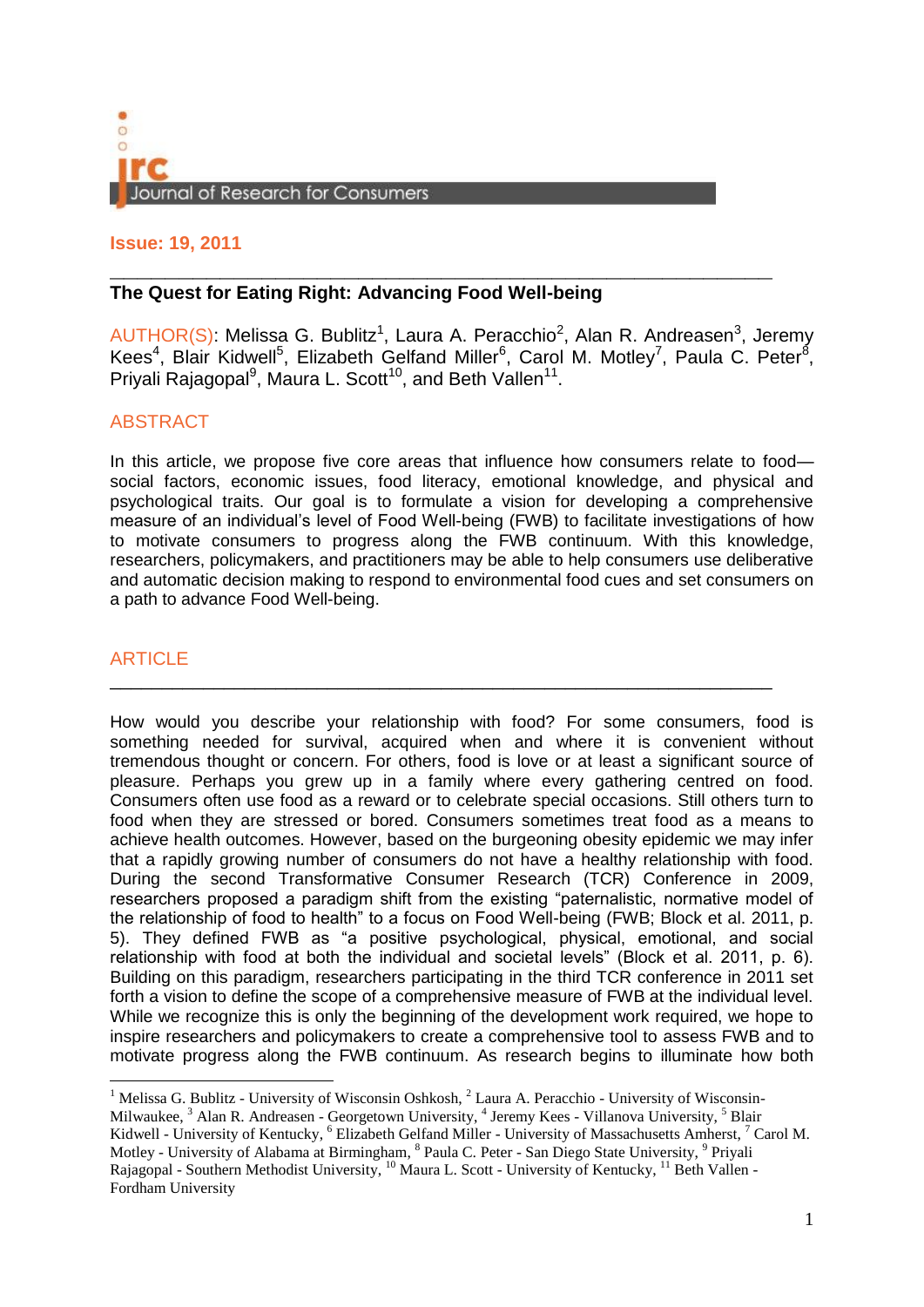automatic and deliberative decision processes may be used strategically to influence more healthful food choices, we propose that developing a tool to measure FWB would help identify which techniques may be used by consumers to promote healthful decision making. The resulting framework can be used by future scholars and policymakers to study the pursuit of FWB.

We begin by examining the need for a comprehensive measure of FWB. It is common to simplify food decision making by dichotomizing choices and behaviours into categories of healthy versus unhealthy or good versus bad. However, reducing food and health-related decisions to black and white choices poses a series of roadblocks for motivating positive outcomes over the long term. One problem is that there is no universal agreement on which foods are healthy and which foods are not. In a world of increasingly complex food choices, foods identified as "healthful" for one group of consumers may not be optimal for another. For example, while diabetics may be more concerned about sugar and carbohydrates, those with hypertension might be more focused on the sodium content of what they eat. Still another danger of dichotomizing food choices stems from packages and labels that trigger healthy product inferences by consumers for less healthy foods (Scott et al. 2008) and license consumers to overeat (Wansink and Chandon 2006). In contrast, we envision Food Wellbeing as a continuum, from low to high levels of FWB. A FWB continuum allows us to acknowledge that even small advances can positively impact consumer well-being and lead to further, more ambitious changes as consumer confidence in their ability to implement change grows. In addition to assessing FWB, we must also understand consumers' readiness to make positive change along the FWB continuum. This idea is central to helping consumers advance FWB. We propose that by assessing where individuals are on the FWB continuum along with their readiness and ability to change, researchers, policymakers, industry professionals, practitioners, and consumers alike will have better information about how consumers relate to food, as well as a better sense of the means to propel progress along the FWB continuum.

The paper is organized as follows: first, using the FWB concept developed at the 2009 TCR conference (Block et al. 2011) as a starting point, we expand the construct and propose additional factors that define the relationships individual consumers have with food. Initial development of FWB examined both individual and societal influences on FWB (Block et al. 2011). While it is important to understand societal influences on FWB, we focus our discussion on a vision for developing a measure of FWB at the individual level which will provide an opportunity to determine which changes, at the individual or societal level, influence and advance consumer FWB. Second, we discuss how consumer motivation and readiness to change may influence not only where consumers reside on the continuum but also their propensity to move along the FWB continuum. Third, we conceptualize how research on both deliberative and automatic influences on food decision making may help consumers with different motivation levels traverse the path toward FWB. Finally, we present a series of recommendations for how researchers, policymakers, industry professionals, and ultimately consumers can work to motivate and achieve a healthier relationship with food.

# **Assessing Food Well-being**

To advance FWB, a consumer needs a better understanding of their starting point on the FWB continuum. How might we determine a consumer's current level of FWB? As we work toward a framework for measuring FWB, we build on the individual dimensions presented in Block et al. (2011) and expand the FWB construct to reflect the complexity of a consumer's relationship with food. In this section, we discuss five core areas that influence placement on the FWB continuum: social factors, economic issues, food literacy, emotional knowledge, as well as physical and psychological traits.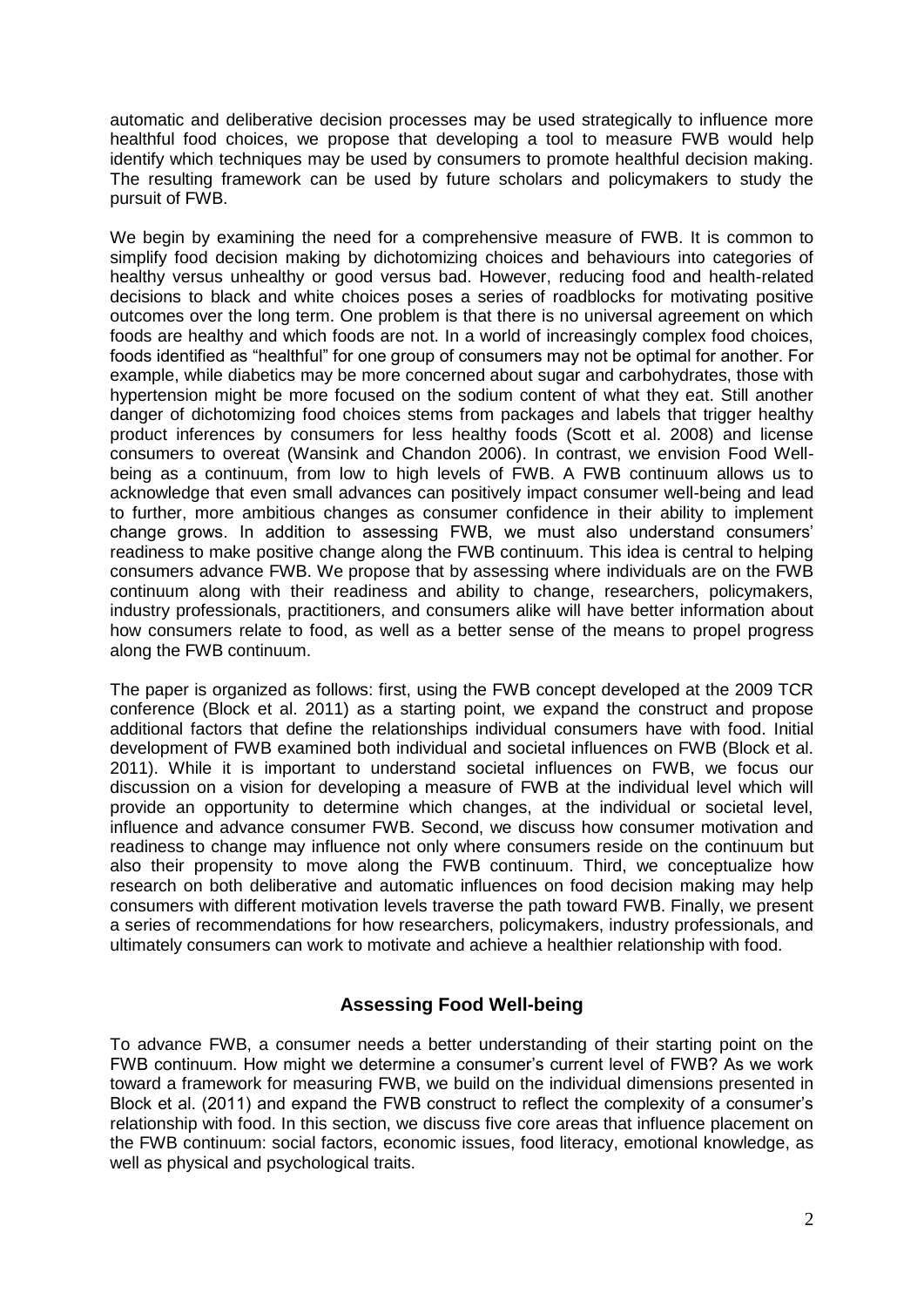## **Social Factors**

Understanding the role of explicit and implicit food socialization of children in both the cultural environment in which they live as well as within the family setting is vital to determining FWB for both children and adults (Block et al. 2011). Within the macro environment, culture, subcultures and the media influence how consumers are socialized to patterns of food consumption. Consumers learn about food from their family and interactions with their peers. The learning that occurs at the family table may extend far beyond acquiring food traditions. Food often provides a medium to transfer cultural and family values, norms, and beliefs from one generation to the next (Motley and Perry 2009). Understanding a broader set of social influences on food comes from examining the differences in how individuals interact with food in the presence or absence of others. In measuring dieting tendencies, researchers often ask consumers if they 'tend to eat sensibly in front of others and splurge when they are alone?' (Herman and Mack 1975). In addition to conscious social influences on food consumption, researchers find that the body type of others, even those we do not know but see as we dine in public settings, may automatically trigger the consumption of smaller or larger portions (McFerran et al. 2010). In measuring the current state of FWB and its determinants, researchers will need to assess cultural, social, and familial influences on food consumption patterns.

### **Economic Issues**

Access to healthy choices is critical to advancing FWB. According to the United States Department of Agriculture "more than 23 million Americans, including 6.5 million children, live in low-income urban and rural neighbourhoods that are more than a mile away from a supermarket" (letsmove.gov 2011). These consumers do not have easy and affordable access to fresh fruits and vegetables, low-fat milk, whole grains, and other nutritious foods that make up a healthy diet. Such environments are often referred to as food deserts. While these communities lack access to fresh food, they are also characterized by a preponderance of fast food restaurants and convenience stores. In impoverished communities, parents may live in economic situations that require they focus on making sure their children eat something, rather than on ensuring their family eats healthy food. A measure of FWB must assess an individual's access to fresh food in their community as well as their ability to afford the costs of incorporating a healthful variety of food into their regular diet. Not surprisingly, research demonstrates that household income is positively correlated with nutrition knowledge and an understanding of the long term consequences of obesity (Andrews et al. 2009). This may mean that families with lower incomes also have less understanding of the long term connection between eating well and overall health and wellbeing. Furthermore, they may have a short term temporal focus that emphasizes meeting more immediate, often unfulfilled, needs due to a lack of resources (Zimbardo and Boyd 1999). In assessing FWB, economic variables may help us understand the role of access and availability of healthy food choices, as well as consumers' current levels of ability and motivation to pursue FWB.

### **Food Literacy**

Beyond access to food, consumers need to understand how to optimize the available food choices and maximize their level of FWB. Food literacy expands traditional measures of nutrition knowledge to include not only what people know about food but also their ability to use that information to facilitate higher levels of FWB (Block et al. 2011). Food literacy ranges from declarative types of knowledge (e.g., knowing what asparagus is and what types of nutrients asparagus might provide) to procedural knowledge (e.g., how to cook this vegetable). Some consumers frequently eat away from home because they have limited knowledge, motivation, or perhaps time, an even more scarce resource, to prepare their own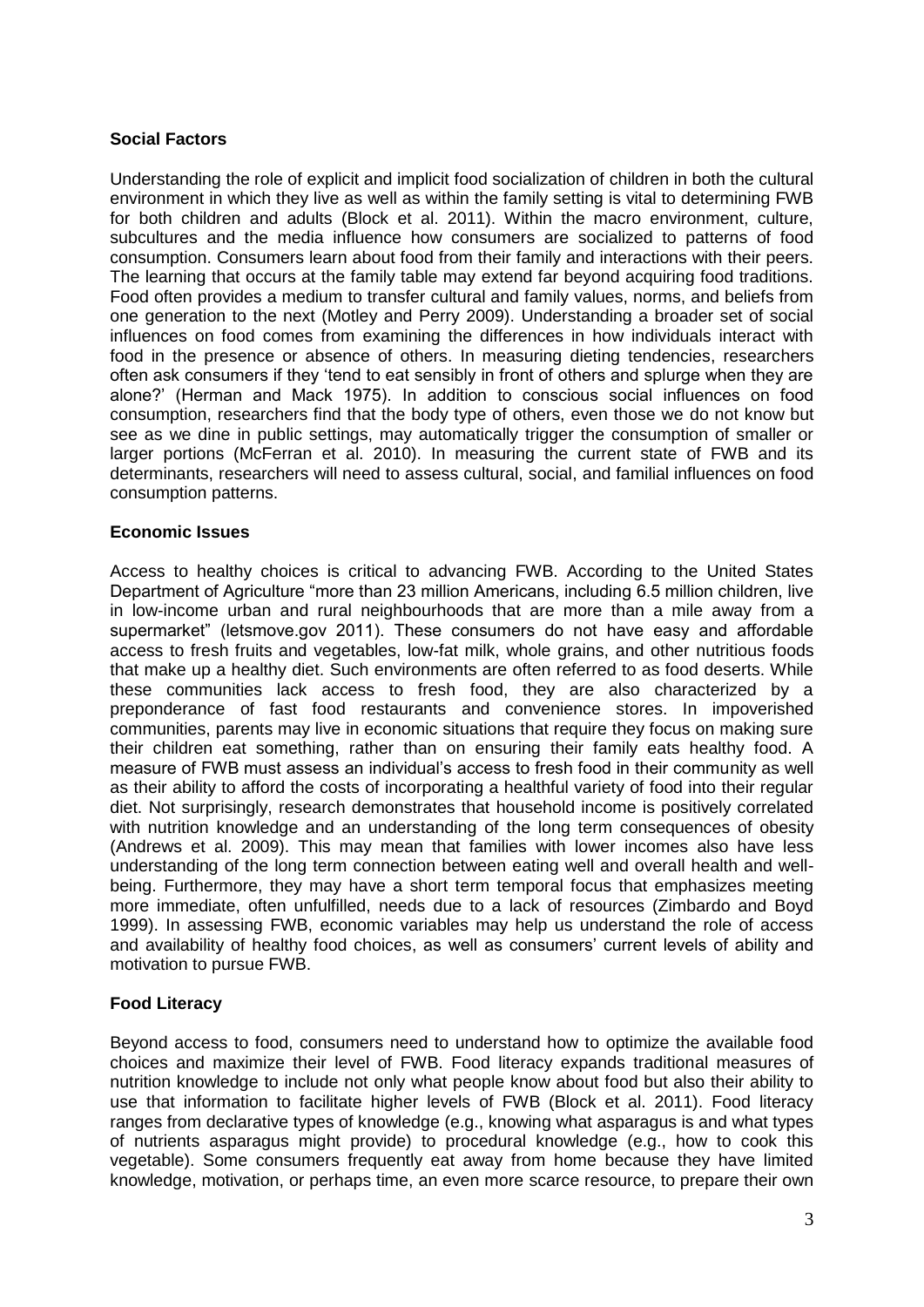food. Further, consumers often underestimate the calories, fat, and sodium content of frequently ordered restaurant foods (Burton et al. 2006). Understanding consumers' food literacy levels will not only help identify their starting point on the FWB continuum but may also provide indicators of the critical skills required to move forward on the FWB continuum.

### **Emotional Knowledge**

An important benefit of FWB is that "understanding and embracing people's pleasure from food" may help combat the obesity problem (Block et al. 2011, p. 8). Because both positive (Kahn and Isen 1993) and negative (Garg et al. 2007) emotions may increase the amount and type of food intake, understanding the emotional side of consumers' relationship with food may further illuminate their starting point on the FWB continuum. Food marketing messages may help or hinder consumer efforts to make decisions that advance FWB. For example, while nutrition information may help consumers make better choices, food marketers often use emotion-laden descriptions and visual images of hedonic foods designed to stimulate desire for the product. Incorporating measures of consumer emotional intelligence (Kidwell et al. 2008a), as well as consumer confidence in their ability to understand and manage emotional influences on their decision making, is critical to understanding how consumers use emotional knowledge to make food choices (Kidwell et al. 2008b). However, assessing consumers' emotional starting point on the FWB continuum is only a first step in determining change strategies. Recently, researchers have demonstrated that by training consumers in the "perception, understanding, facilitation, and regulation of emotions," one can encourage healthful food decision making (Peter and Brinberg 2012). Thus, understanding emotional influences as part of the FWB assessment and providing tools to help consumers manage their emotions in a way that facilitates healthy decisions may accelerate progress along the FWB continuum.

## **Physical and Psychological Traits**

Despite our emphasis on a wider array of measures to assess FWB at the individual level, a comprehensive tool to assess FWB must also include traditional measures of health and wellness. Therefore, in addition to measuring cultural lens, family and social influences, individual economic variables, access and availability to fresh food, food literacy, and emotional ability and confidence, a measure of FWB should also include physical and psychological traits. Examples include traditional demographic measures (e.g., age and education), health indicators (e.g., body mass index (BMI)), family medical conditions, dieting history, and current eating habits (e.g., food cravings, impulsive eating). In addition, actual food consumption patterns, as well as how consumers respond to food marketing efforts, are critical to understanding FWB at the individual level (Block et al. 2011). Measures of additional psychological traits that have been found to influence food consumption behaviours should also be included. For example, one such trait is body esteem which appears to interact with the shopping environment (e.g., lighting, décor) to influence shopping motivations and behaviour (Miller 2008). In addition, within specific demographic groups, complex relationships between FWB measures such as obesity and body esteem exist. For example, African American females, relative to Caucasian females, tend to experience relatively higher levels of body esteem despite having relatively higher BMI levels (Molloy and Herzberger 1998). Finally, measures of need for cognition, impulsivity, and level of self-control may also be critical to understanding how consumers relate to food.

A comprehensive measure of FWB that assesses these five dimensions of an individual's relationship with food will provide a starting point on the FWB continuum. However, much more research is needed to develop a comprehensive measurement tool. In some areas, research may begin with established scales as a starting point for each dimension we propose will likely need expanding. For example, assessing food literacy may include Moorman's (1996) nutrition knowledge scale. While researchers agree that a broader set of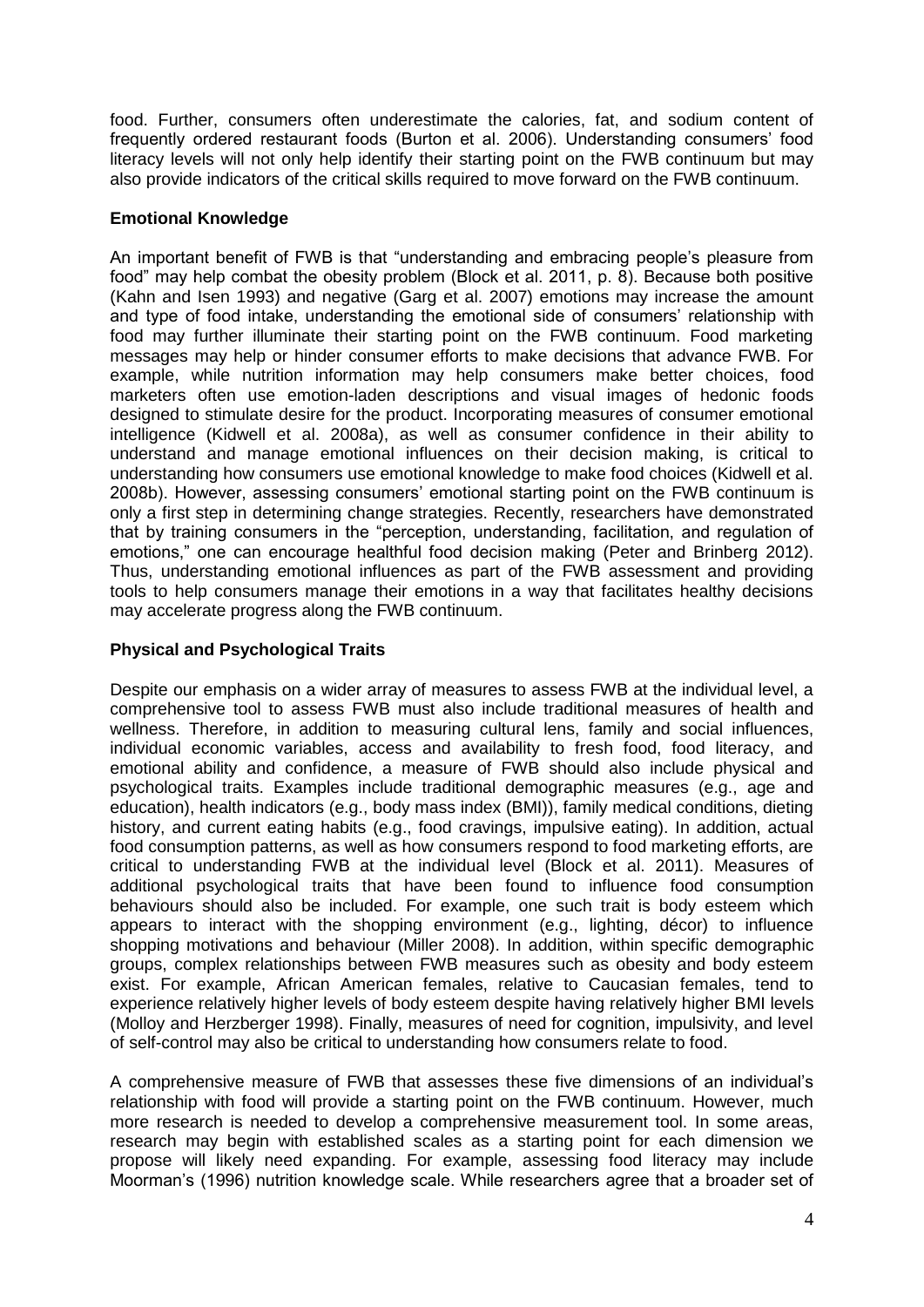measures is needed to assess food literacy in a way that facilitates a healthy relationship with food (Block et al. 2011; Worsley 2002), beginning with an existing framework advances our efforts to measure this dimension of the FWB construct. In the area of emotional knowledge, researchers are using the Consumer Emotional Intelligence Scale (Kidwell et al. 2008a), investigating how emotions influence food and health decision making (Kidwell et al. 2008b; Peter and Brinberg 2012). To build a comprehensive FWB measurement tool, other established measures such as the Body Esteem Scale (Franzoi and Shields 1984), the Household Food Insecurity Scale (Swindale and Bilinskyz 2006), as well as scales that measure dieting tendencies, such as the Restrained Eating Scale (Herman and Mack 1975) or the Dutch Eating Behavior Questionnaire (Van Strien et al. 1986), may provide insight on where to begin. Scales that measure broader personality influences on decision making such as the Brief Self-control Scale (Tagney et al. 2004) may also help identify why some consumers are better at managing impulses than others in a food context. Researchers may also gain a better understanding of how to tackle the complexity of measuring FWB by examining other assessment tools related to health outcomes, quality of life, and mortality (for reviews see Benyamini and Idler 1999; Idler and Benyamini 1997). Developing tools that measure global self-rated health may provide a good model for how to create measures with both clinical use for practitioners as well as practical use for consumers and responsible marketers (Fayers and Sprangers 2002). While developing a tool to measure FWB will be challenging, it is important to understand a consumer's current position on the FWB continuum before we can motivate consumers to advance FWB.

## **Motivation and Readiness to Change**

Assessing a starting point on the FWB continuum is only the first step in helping consumers advance FWB. Consumers at different points along the path are likely have varying degrees of motivation to advance their own FWB. In addition to motivation, one must also consider consumers' ability and opportunity to implement changes designed to move along the FWB continuum. An existing body of literature can help researchers and policymakers understand how consumers move through the stages of change. As consumers progress through the stages of precontemplation, contemplation, preparation, action, and maintenance (Prochaska and Di Clemente 1982), they display different patterns of behaviour change across a wide array of health behaviours (Prochaska et al. 2008). For example, consumers in the precontemplation stage place more emphasis on the cons of implementing specific changes while consumers in the action or maintenance stages overweight the pros of behaviour change (Prochaska et al. 1994). In the context of FWB this may mean that consumers in the precontemplation stage focus on the barriers or difficulties they will experience when trying to make more healthful food choices. Consideration of the stage of change together with an assessment of FWB may prompt more effective interventions for advancing FWB. In addition, consumer readiness to change may be influenced by life status changes such as marrying, divorcing, having children, transitioning from college to a career, or becoming an empty nester (Andreasen 1984). To help consumers advance FWB, researchers, practitioners, and policymakers need to understand not only consumer readiness to change but also the other life factors that may influence their motivation and ability to make necessary changes.

When examining consumer readiness, motivation and ability to change, we must also consider the reality that some consumers do not possess the desire or motivation to advance their own FWB. Simply providing access to a healthful selection of foods does little to advance FWB if consumers are not motivated to regularly incorporate these foods into their diets. Following an examination of a consumer's starting point on the FWB continuum together with their readiness and motivation to change, it is important to think about how to make changes that advance FWB. We as a society can create an environment where more healthful food decisions become more automatic. While much of this article focuses on the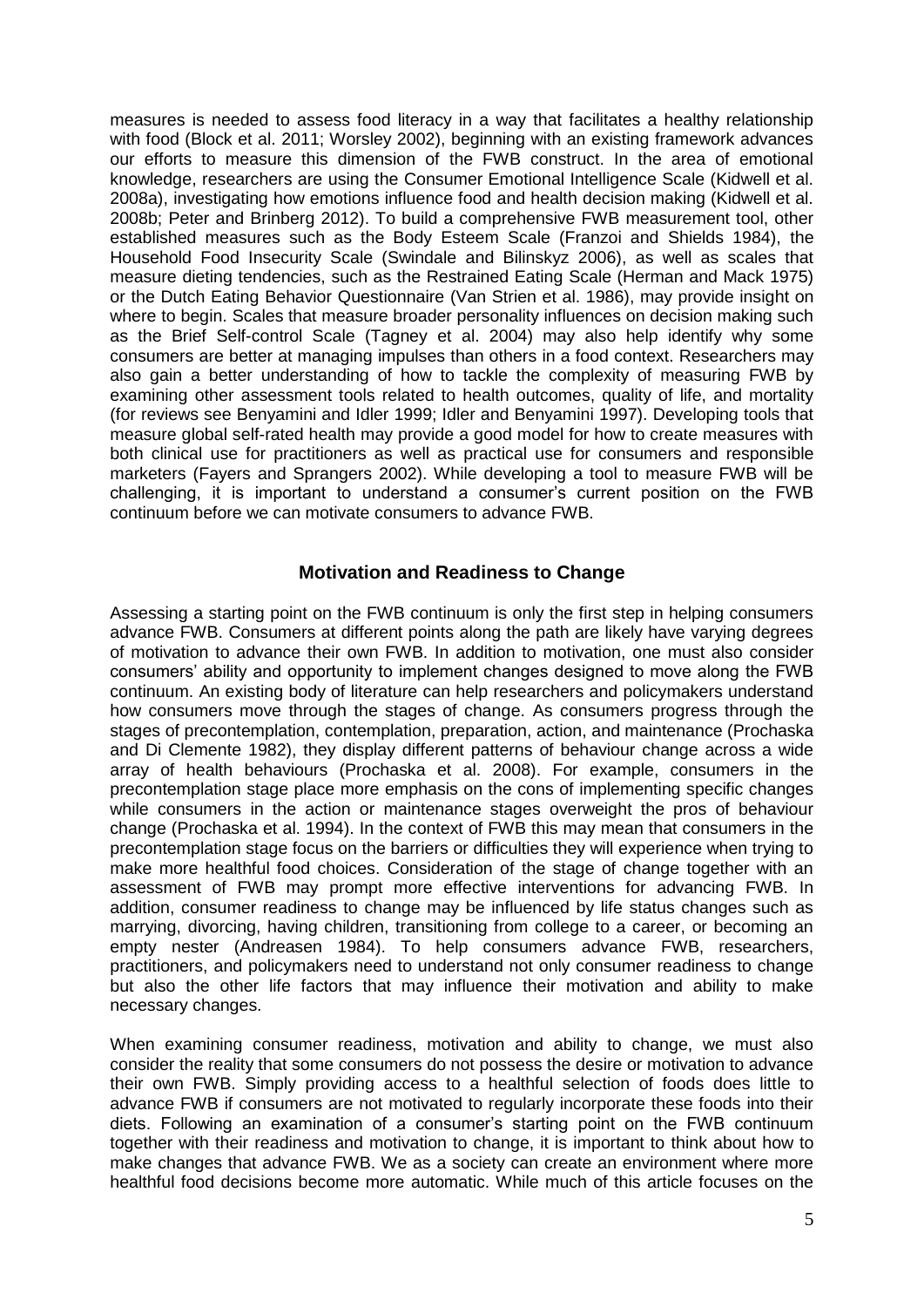FWB of individuals, creating opportunities to change may also require system-level changes such as modifying educational environments or neighbourhood commercial structures. How consumers respond to these types of macro level changes may be influenced by demographic and other variables such as developmental stage. For example, school programs that offer incentives and competitions appear to motivate children to choose more fruits and vegetables across elementary and middle school ages (Raju et al. 2010). However, obtaining pledges or commitments to increase fruit and vegetable consumption is less effective with younger age groups (Raju et al. 2010). Next, we discuss how policymakers and practitioners can draw upon a growing body of research investigating the deliberative and automatic influences on food decision making to promote positive changes in specific dimensions of FWB.

# **Deliberative and Automatic Influences on Food Decision Making**

Our ability to engage in complex thought for problem solving and decision making is a defining human characteristic. We know that human decision making involves an intricate web of both intentional cognitive thought as well as nonconscious processes. Much consumer research has been devoted to understanding how these deliberative and automatic processes influence food decision making. However, when we explore these influences in isolation from each other, we gain an understanding of the mechanism behind the influence but risk missing an opportunity to explore interactions that underlie such complex decisions. For example, consumers are susceptible to a wide array of perceptual biases that influence their ability to accurately estimate portion sizes, calories consumed, and the healthfulness of a food choice. However, not all consumers respond in the same way. To illustrate, packages designed to help one group of consumers curb consumption may actually license another group of consumers to overeat (Scott et al. 2008). Once a starting point on the FWB continuum is identified, research on how consumers respond to deliberative and automatic influences on consumption may help identify a set of tools consumers can use to advance their own FWB. For example, some consumers can be encouraged to deliberate more on their food choices which may, over time, encourage the development of more positive eating habits. These consumers may benefit from nutrition education that links eating decisions to dimensions of health and well-being. Other consumers can become more mindful of the automatic influences that lead to overconsumption and use their cognitive resources to combat the tendency to overeat (Wansink 2010). Once consumers know their FWB starting point and are motivated to make positive changes, customized subsets of tools to curb the consumption of less healthy foods and promote consumption of more healthy foods may be used in combination to propel specific consumers to advance FWB.

### **Automatic Influences**

Automatic influences on consumer decisions of what and how much to eat include both internal and external cues. Internal cues can include implicit associations with food such as the "tasty = unhealthy heuristic" (Raghunathan et al. 2006) or feelings activated by what consumers perceive as comfort foods (Wood 2010). External cues can include the tendency for underestimating the amount of calories in food consumed from larger bowls, plates, and serving utensils, resulting in increased food consumption (Wansink and Sobal 2007). Package claims such as "low fat" (Wansink and Chandon 2006) as well as the name of a food product such as "fruit" versus "candy chews" (Irmak et al. 2011) can prompt inferences about product healthfulness that license diet conscious consumers to eat more. Most consumers are not aware of the role automatic influences play in not only what they eat, but also how much they eat (Vartanian et al. 2008). On the other hand, automatic influences on eating can be invoked to help consumers make better choices. Consumers can be provided smaller plates to encourage smaller portions and less consumption or offered a fruit bowl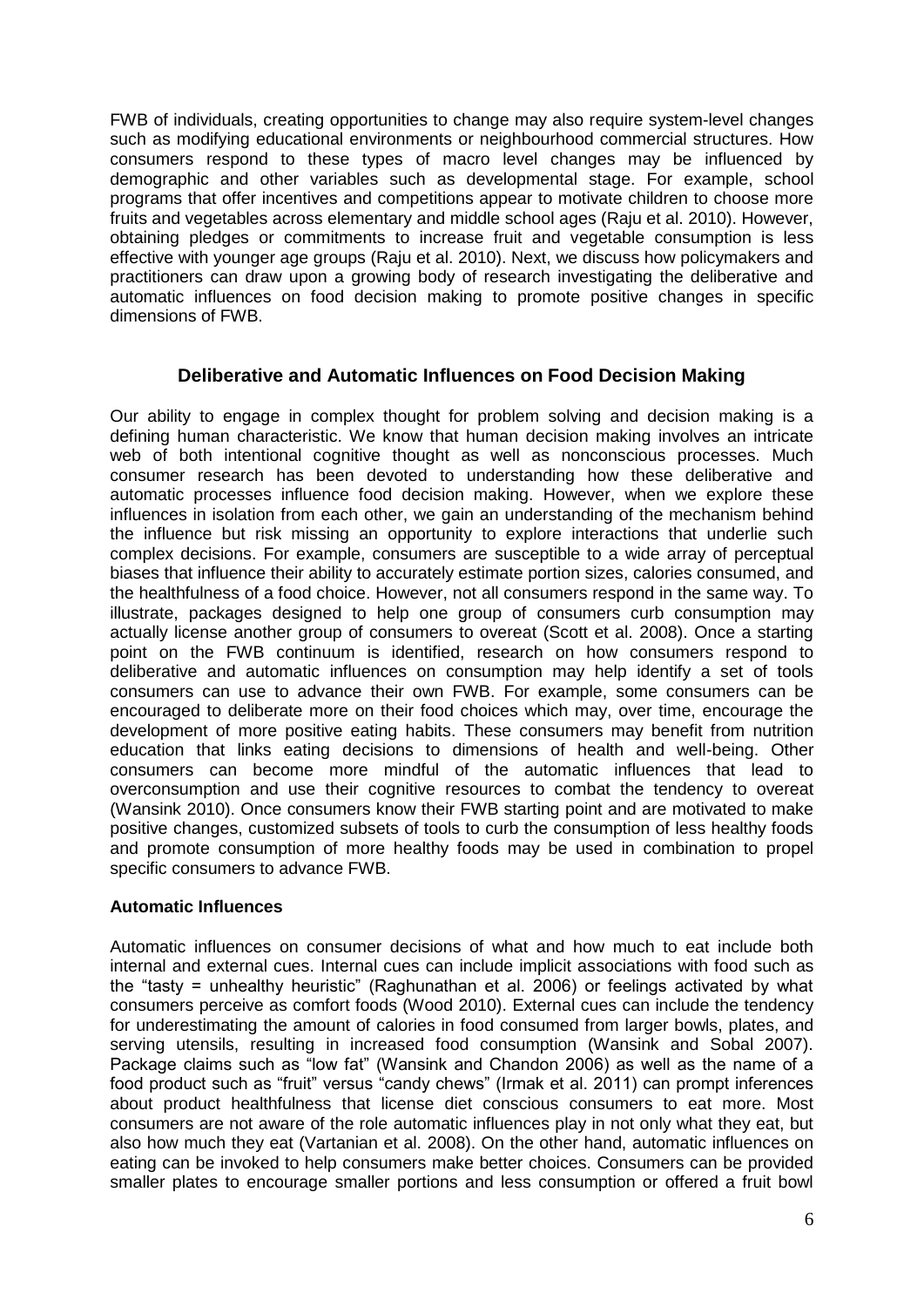rather than a cookie jar as dessert (Wansink 2010). Mental simulation and visual imagery may be used to influence the perceived tastiness or desirability for healthy foods such as fruits and vegetables (Bernstein and Loftus 2009). By strategically using automatic influences on consumption, consumers, institutions, and policymakers can alter the eating environment to encourage decisions that advance FWB.

# **Deliberative Influences**

Educating consumers on health conscious eating typically involves encouraging consumers to become more mindful of their food choices. While frequently seen as a key path for improving FWB, turning food choices into a more deliberative process can also lead consumers astray. Obsessive thinking about food – to eat or not to eat, what to eat, and when to eat - centres thoughts on food and may make some consumers more likely to experience food cravings and overindulge (Bublitz et al. 2010). Consumers with specific eating intentions or diet goals may also experience guilt and regret when they violate these intentions (Herman and Polivy 1980). Such negative feelings toward overconsumption experiences may undermine motivation and future intentions to make healthy food choices. For some vulnerable populations, for example children, encouraging more conscious dieting behaviours may actually be detrimental to promoting a healthy relationship with food, and may also negatively influence their self and body esteem (Ricciardelli and McCabe 2001). Deliberative thinking about food choices is important, but too much emphasis on diet-focused thoughts may not promote a healthy relationship with food.

While much of the existing research focuses on a single aspect of food decision making, deliberative and automatic processes may simultaneously influence how consumers use and interpret nutrition information. One example of how deliberative and automatic processes may interact to influence food decisions comes from the increasingly complex food packaging environment consumers face each day. Deciphering nutritional information is a challenging task that even knowledgeable consumers, such as doctors and nutritionists, sometimes fail (Block and Peracchio 2006). The way nutrition information is structured and presented can influence consumers' ability to estimate calories accurately and may automatically influence consumption norms. For example, Antonuk and Block (2006) found that non-dieters exposed to both single serving and entire package nutrition information in a dual column format eat less than those exposed to the single serving label format alone. In this way, consumers become more aware of the recommended portion size and use deliberative processes to become mindful of how much they consume. Similarly, non-dieters eat less from portion controlled packages of snack foods than they do from larger package sizes (Scott et al. 2008). Armed with this knowledge, consumers may use this information strategically to form habits that reduce consumption and advance FWB. Beyond nutrition and package size information, consumers utilize a wide array of food and environmental cues to decide what, when, and how much to eat. Understanding the automatic and deliberative influences on consumption will help motivate the redesign of environments that encourage mindful choices as well as the development of habits that advance, rather than undermine, FWB.

# **Conclusions**

Throughout this paper, we sketch our vision for advancing Food Well-being (FWB), proposing five core areas that influence consumers' relationship with food including social factors, economic issues, food literacy, emotional knowledge, and other physical and psychological traits. We propose that measuring FWB in a way that can guide proactive interventions must also incorporate an assessment of consumer motivation, opportunity, and ability to change. Once a starting point on the FWB continuum is identified, policymakers, practitioners, and consumers can use the wealth of research on deliberative and automatic influences on food consumption to advance FWB. Within the conceptual framework for the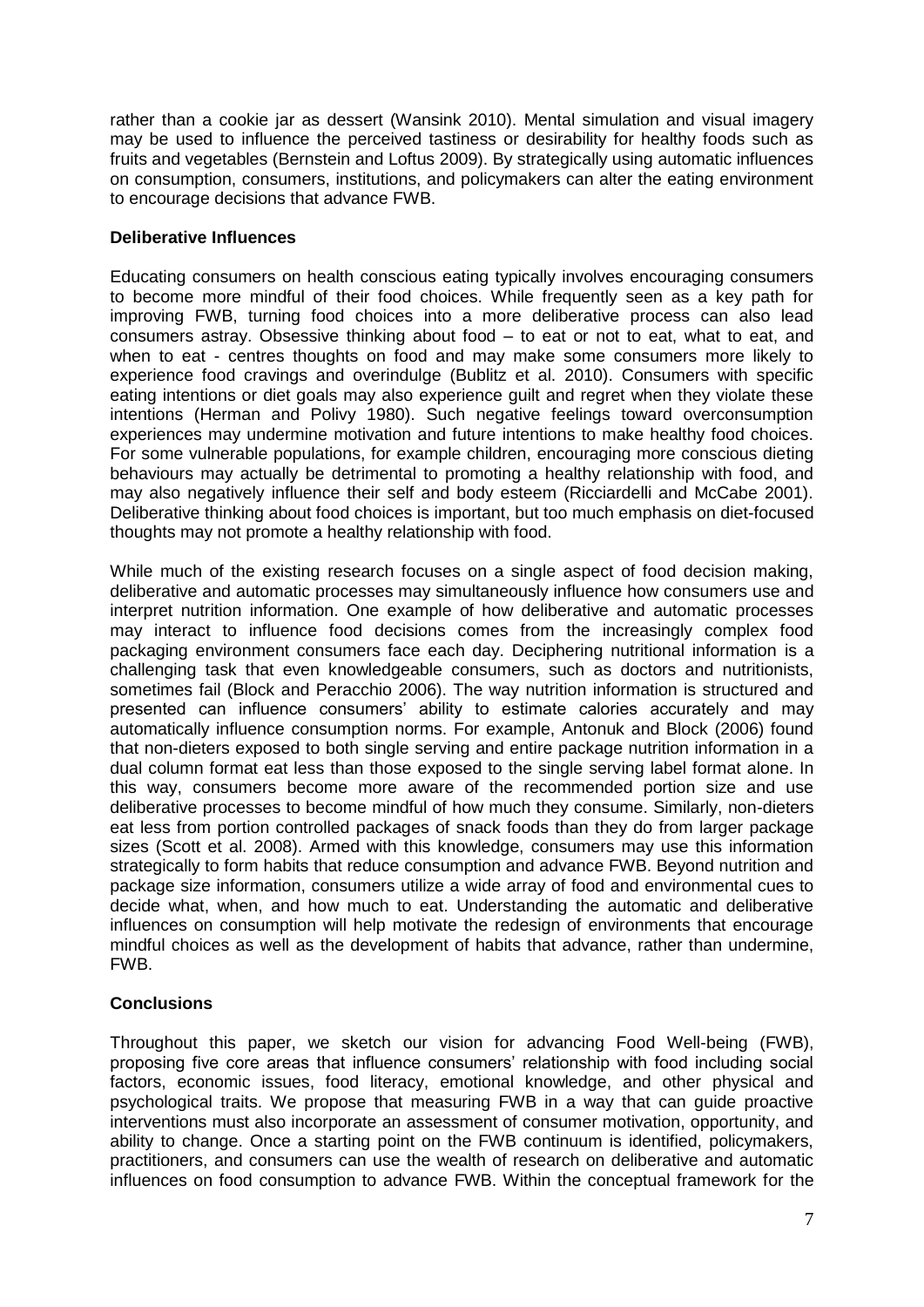management of public health and social issue behaviours, researchers propose that education, marketing, and law can be used as strategic tools to tackle complex social problems in a way that will advance health at the individual level and combat the growing social costs (Rothschild 1999). For example, consumers motivated to advance FWB may benefit from educational efforts to better understand the short- and long-term health consequences of consuming sugary beverages such as soda and energy drinks. A welldesigned public health campaign developed to persuade consumers to replace some of their beverage consumption each day with water may also advance FWB. Finally, laws that prohibit access to sugary beverages in school may be used to promote macro level changes in the environment that enhance our collective FWB. At different points on the FWB continuum, policymakers and consumers may rely on different combinations of these tools to move toward higher levels of Food Well-being. Figure 1 demonstrates how the process of assessment, motivation, and intervention might empower consumers to advance Food Wellbeing.





Though we have made strides toward understanding the key elements that underscore FWB, more work is needed to identify the specific measures required to reliably assess FWB at the individual level. Researchers should work to develop a tool that will identify consumers' starting point on the FWB continuum as well as their motivation, opportunity, and ability to make changes to advance along the path. In the technologically advanced society in which we live, a well-designed tool delivered via the Internet, social media, and mobile devices might provide instant access for individual consumers, as well as industry and practitioners, to assess and monitor progress along the FWB continuum. Once a tool is developed,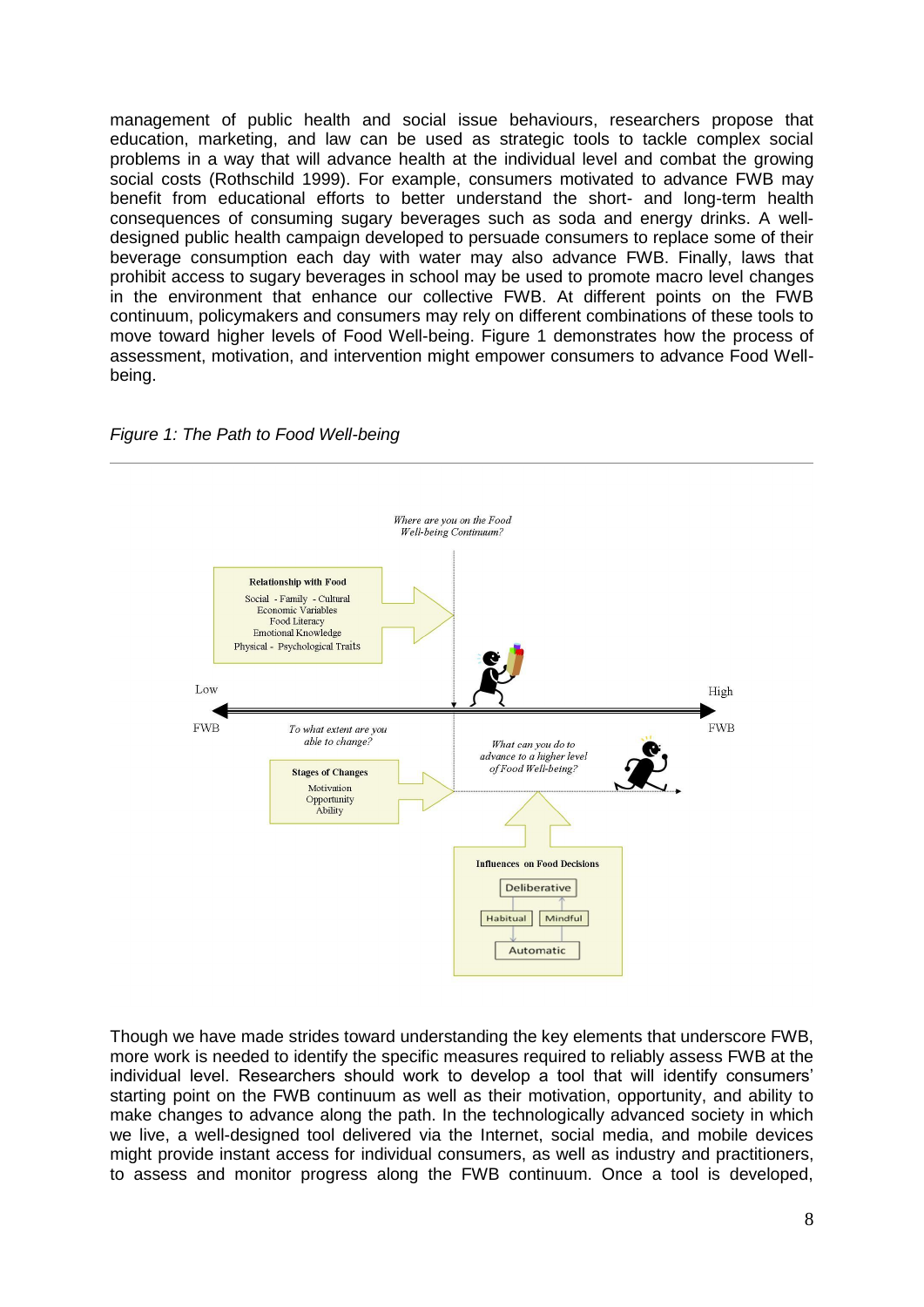additional work is needed to understand how deliberative and automatic factors interact to influence movement along the FWB continuum. Connecting an Internet assessment tool to current reliable health resources on the web might help consumers navigate the plethora of information available. In addition, research to understand the FWB of a variety of consumer segments, as well as to shed light on those consumers who may not have a realistic picture of their own relationship with food, will inform interventions designed to promote FWB for specific groups of consumers.

Once policymakers have a tool to assess FWB, as well as a better understanding of how to motivate consumers to advance their own FWB, specific segments of consumers will likely require different types of interventions. For example, consumers who possess the motivation to change, but lack the ability or opportunity due to economic conditions need policymakers to implement changes to improve access to healthy food choices and address food deserts. Groups of consumers who are not motivated to make positive changes may still advance along the FWB continuum if policymakers make changes in schools, communities, and commercial environments that automatically encourage healthy choices. For example, as behavioural economists have suggested, changing the structure of the lunchroom environment, the names of food choices, and the order of exposure to specific foods may increase healthy choices by children in an automatic manner (smarterlunchrooms.org 2011). An examination of how society rewards consumers who make positive changes may help us understand how to motivate those consumers who have become discouraged or complacent about their ability to advance their own FWB. While we focus our discussion on how to assess FWB at the individual level, it is important to think about how these measures might be assembled to assess and then track FWB within a broader population. For example, it may be revealing to look at a country level analysis of FWB and compare those findings to the prevalence of obesity within that country. Similarly, aggregating individual level data for specific consumer segments would allow us to compare how well-defined portions of a population (e.g., young children, diabetics, a defined geographic community) interact with food. Just as individual level measures give consumers a starting point along the FWB continuum, aggregating population and group level analyses can facilitate measures of progress as policymakers implement system changes designed to advance FWB. Finally, policymakers will also benefit from understanding research on how to motivate consumers using interventions that combine automatic and deliberative influences to keep consumers moving on the FWB path. In short, research to better understand FWB will likely provide an innovative set of new tools policymakers can use to create impactful change.

Many benefits outlined to assist policymakers may also help private industry and health practitioners motivate consumers to make positive changes. For example, a FWB assessment tool may be the starting point for a dialog about FWB between a doctor and a patient. Armed with research to better understand which types of changes and interventions might work best depending on the FWB starting point and consumer motivation to change, realistic goals can be set and small improvements measured as consumers advance their own FWB. One important concern for the health provider community is how a self-reported assessment of FWB compares to more objective and traditional measures of health and wellness. Individuals may not always have a realistic picture of their relationship with food. For example, consumers may identify their relationship with food as healthy when in fact objective measures of health status, such as BMI or the presence of specific disease conditions, should prompt a less optimistic assessment. The reverse may also be true. Specifically, someone who is quite healthful by all outward objective measures (e.g., average BMI) may be extremely pessimistic in their assessment of their starting point on the FWB continuum. The difference between objective and subjective FWB measures is important to address because it can impact consumers' motivation and readiness to change.

In addition to the constituent groups discussed—researchers, policymakers, practitioners and ultimately consumers—other types of organizations stand to benefit from a development of a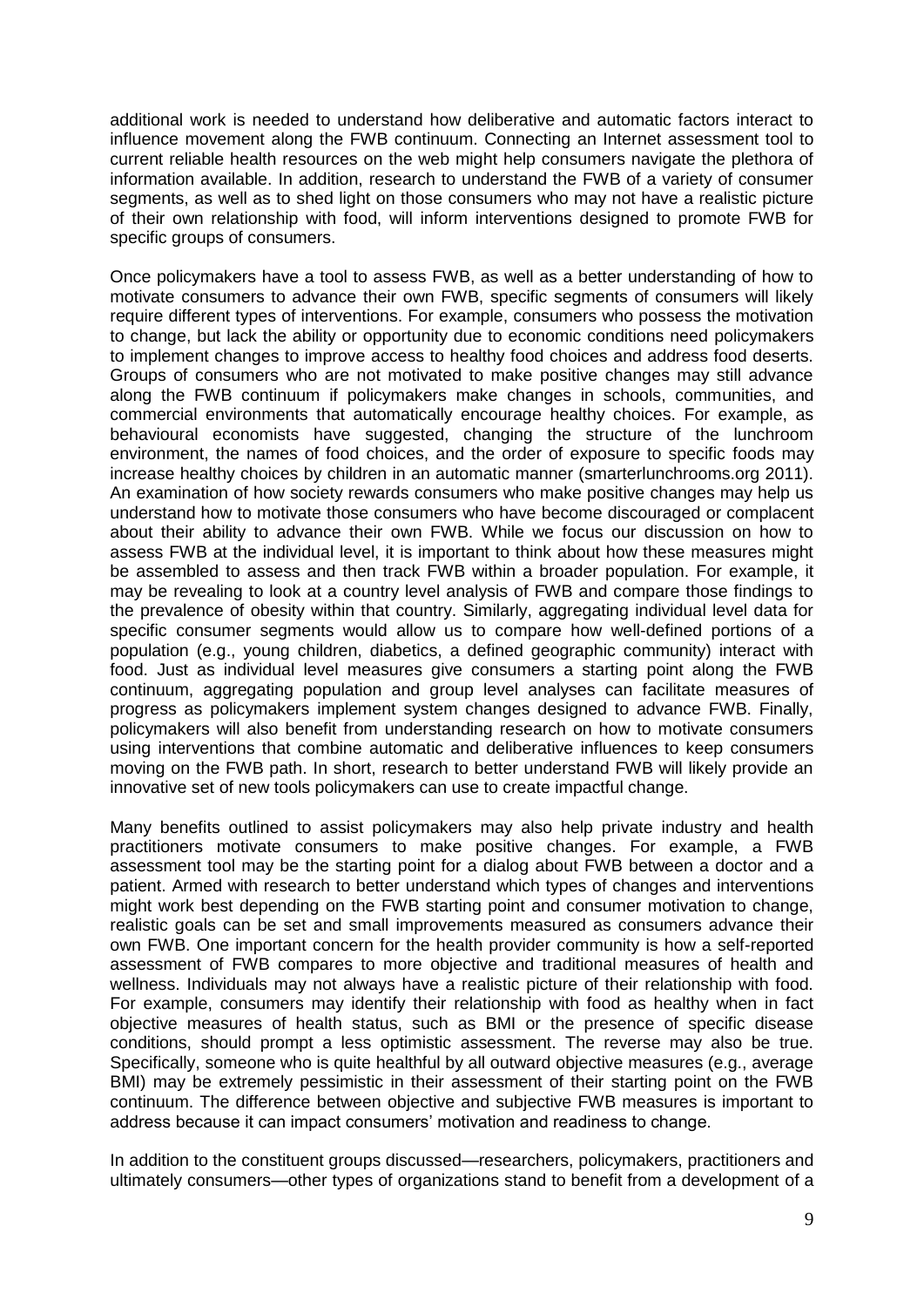tool to assess and track FWB. Companies who provide health assessments and implement systemic changes to work environments may experience cost savings over the long term by helping their employees advance on the FWB continuum. At the same time, there are currently many companies in the health promotion industry as well as in the food packaging and restaurant industries striving to not only encourage consumers to make healthy choices but also develop profitable commercial products that advance health initiatives. Providing opportunities for consumers to collaborate with professionals in the health community, their employers, and commercial entities may provide the additional support needed to advance FWB.

More research is needed to achieve the vision for measuring and advancing FWB. It is likely that development work on a comprehensive measurement tool will generate additional questions that must be resolved along the way. For example, will all dimensions carry the same weight in an overall FWB score? How will subjective and objective measures be compared and used? It is also important to recognize that not all consumers or segments of consumers have the same FWB end state goals. Future research is needed to better understand how to set objective and attainable outcomes for FWB and, in particular, to determine if these objective measures to assess progress should differ for different groups of consumers. In addition, researchers need to better understand the unique needs of consumers for whom there is a large discrepancy between subjective and objective measures of FWB.

In this article, we have considered how FWB should be assessed at the individual level. To advance along the FWB continuum, consumers will need a comprehensive and integrated tool that will not only provide feedback about their current state of FWB, but will also motivate and empower them to advance their own FWB. Consumers may benefit from assistance in setting small, measurable, and attainable goals. Once consumers see how these changes can influence their FWB, they may feel motivated to, as well as capable of, implementing other changes that advance their health goals. Experiencing and celebrating successes along the FWB continuum is critical to motivating consumers to achieve Food Well-being.

### **References**

- Andreasen, Alan A. (1984), "Life Status Changes and Changes in Consumer Preferences and Satisfaction," *Journal of Consumer Research*, 11 (3), 784-794.
- Andrews, J. Craig, Richard G. Netemeyer, and Scot Burton (2009), "The Nutrition Elite: Do Only the Highest Levels of Caloric Knowledge, Obesity Knowledge, and Motivation Matter in Processing Nutrition Ad Claims and Disclosures?" *Journal of Public Policy & Marketing*, 28 (1), 41-55.
- Antonuk, Beth and Lauren G. Block (2006), "The Effect of Single Serving Versus Entire Package Nutritional Information on Consumption Norms and Actual Consumption of a Snack Food," *Journal of Nutrition Education & Behavior*, 38 (6), 365-370.
- Benyamini, Yael and Ellen L. Idler (1999), "Community Studies Reporting Association Between Self-Rated Health and Mortality: Additional Studies, 1995–1998," *Research on Aging*, 21 (3), 392-401.
- Bernstein, Daniel M. and Elizabeth F. Loftus (2009), "The Consequences of False Memories for Food Preferences and Choices," *Perspectives on Psychological Science*, 4 (2), 135-139.
- Block, Lauren G., Sonya A. Grier, Terry L. Childers, Brennan Davis, Jane E. J. Ebert, Shiriki Kumanyika, Russell N. Laczniak, Jane E. Machin, Carol M. Motley, Laura Peracchio, Simone Pettigrew, Maura Scott, and Mirjam N. G. van Ginkel Bieshaar (2011), "From Nutrients to Nurturance: A Conceptual Introduction to Food Well-being," *Journal of Public Policy & Marketing*, 30 (1), 5-13.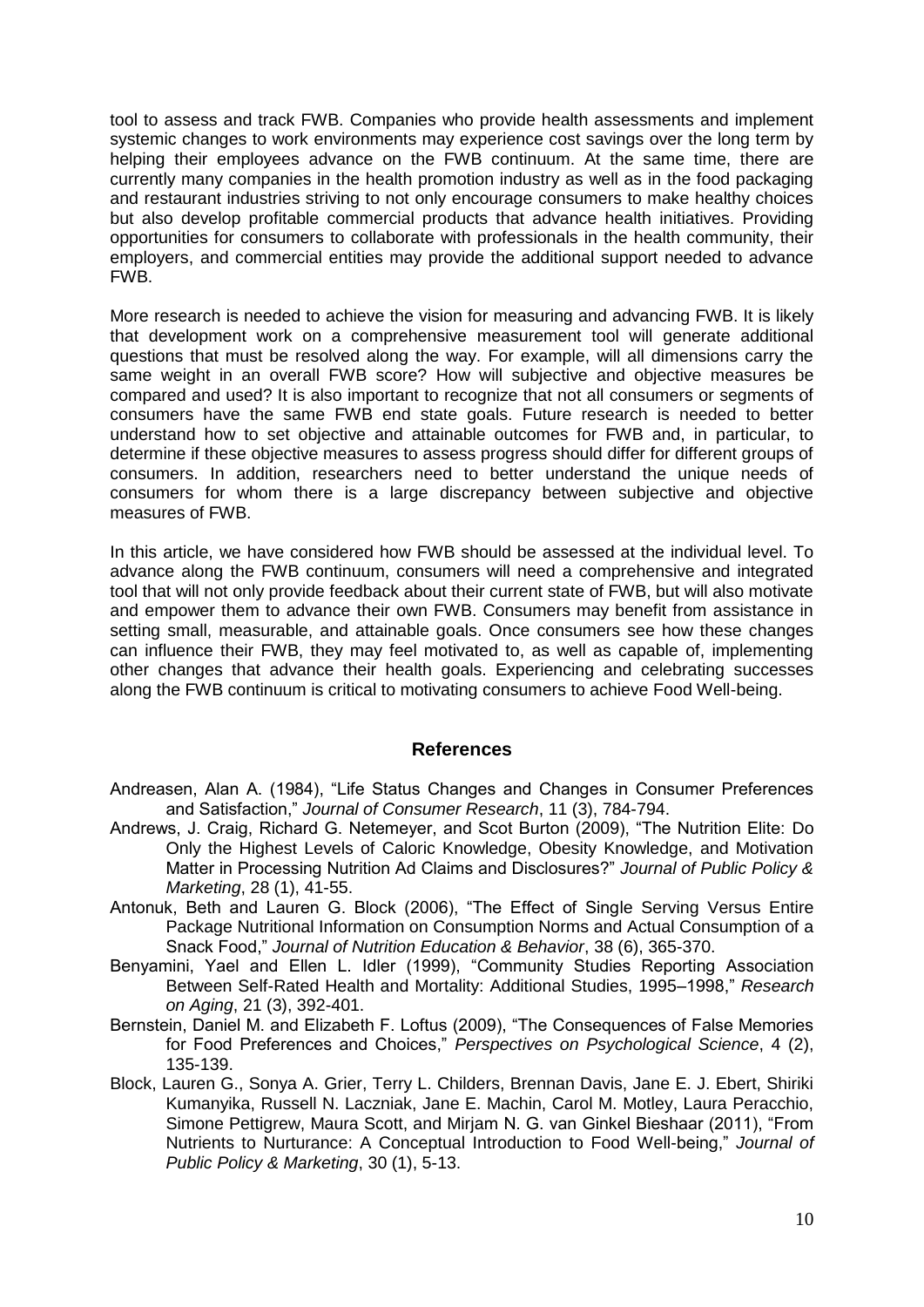Block, Lauren G. and Laura A. Peracchio (2006), "The Calcium Quandary: How Consumers Use Nutrition Labels," *Journal of Public Policy & Marketing*, 25 (2), 188-196.

Bublitz, Melissa G., Laura A. Peracchio, and Lauren G. Block (2010), "Why Did I Eat That? Perspectives on Food Decision Making and Dietary Restraint," *Journal of Consumer Psychology*, 20 (3), 239-258.

Burton, Scot, Elizabeth H. Creyer, Jeremy Kees, and Kyle Huggins (2006), "Attacking the Obesity Epidemic: The Potential Health Benefits of Providing Nutrition Information in Restaurants," *American Journal of Public Health*, 96 (9), 1669-1675.

Fayers, Peter M. and Mirjam A. G. Sprangers (2002), "Understanding Self-Rated Health," *Lancet*, 359 (9302), 187-188.

Franzoi, Stephen L and Stephanie A. Shields (1984), "The Body Esteem Scale: Multidimensional Structure and Sex Differences in a College Population," *Journal of Personality Assessment*, 48 (2), 173-178.

Garg, Nitika, Brian Wansink, and J. Jeffrey Inman (2007), "The Influence of Incidental Affect on Consumers' Food Intake," *Journal of Marketing*, 71 (1), 194-206.

Herman, C. Peter and Deborah Mack (1975), "Restrained and Unrestrained Eating," *Journal of Personality*, 43 (4), 647-660.

Herman, C. Peter and Janet Polivy (1980), "Restrained Eating," In A. J. Stunkard ed. *Obesity*, London: W.B. Saunders, 208-225.

Idler, Ellen L. and Yael Benyamini (1997), "Self-Rated Health and Mortality: A Review of Twenty-Seven Community Studies," *Journal of Health and Social Behavior*, 38 (1), 21–37.

Irmak, Caglar, Beth Vallen, and Stefanie Rosen Robinson (2011), "The Impact of Product Name on Dieters' and Nondieters' Food Evaluations and Consumption," *Journal of Consumer Research*, 38 (2), 390-405.

Kahn, Barbara E. and Alice M. Isen (1993), "The Influence of Positive Affect on Variety Seeking among Safe, Enjoyable Products," *Journal of Consumer Research*, 20 (2), 257-270.

Kidwell, Blair, David M. Hardesty, and Terry L. Childers (2008a), "Consumer Emotional Intelligence: Conceptualization, Measurement, and the Prediction of Consumer Decision Making," *Journal of Consumer Research*, 35 (2), 154-66.

Kidwell, Blair, David M. Hardesty, and Terry L. Childers (2008b), "Emotional Calibration Effects on Consumer Choice," *Journal of Consumer Research*, 35 (4), 611-621.

Letsmove.gov (2011), Healthy Communities, Accessed June 30, 2011. Available at http://www.letsmove.gov/healthy-communities.

McFerran, Brent, Darren W. Dahl, Gavan J. Fitzsimons, and Andrea C. Morales (2010), "I'll Have What She's Having: Effects of Social Influence and Body Type on the Food Choices of Others," *Journal of Consumer Research*, 36 (6), 915-929.

Miller, Elizabeth Gelfand (2008), "Real Consumers Have Curves: The Effects of Body Esteem and Weight on Consumer Responses to Marketing Stimuli," *Advances in Consumer Research*, North American Conference Proceedings, 35, 205-208.

Molloy, Beth L. and Sharon D. Herzberger (1998), "Body Image and Self-Esteem: A Comparison of African-American and Caucasian Women," *Sex Roles*, 38 (7-8), 631- 643.

Moorman, Christine (1996), "A Quasi Experiment to Assess the Consumer and Informational Determinants of Nutrition Information Processing Activities: The Case of the Nutrition Labeling and Education Act," *Journal of Public Policy & Marketing*, 15 (1), 28-44.

Motley, Carol M., and Vanessa Gail Perry (2009), "Home for Dinner: Exploring Family Food Traditions," in C. David Shepherd, ed. *Enriching Theoretical and Practical Understanding of Marketing*, Proceedings of the 2009 Annual Association for Marketing Theory and Practice Conference, Georgia Southern University: Statesburo, GA, 18, 125.

Peter, Paula C. and David Brinberg (2012), "Learning Emotional Intelligence: An Exploratory Study in The Domain of Health," forthcoming in *Journal of Applied Social Psychology*.